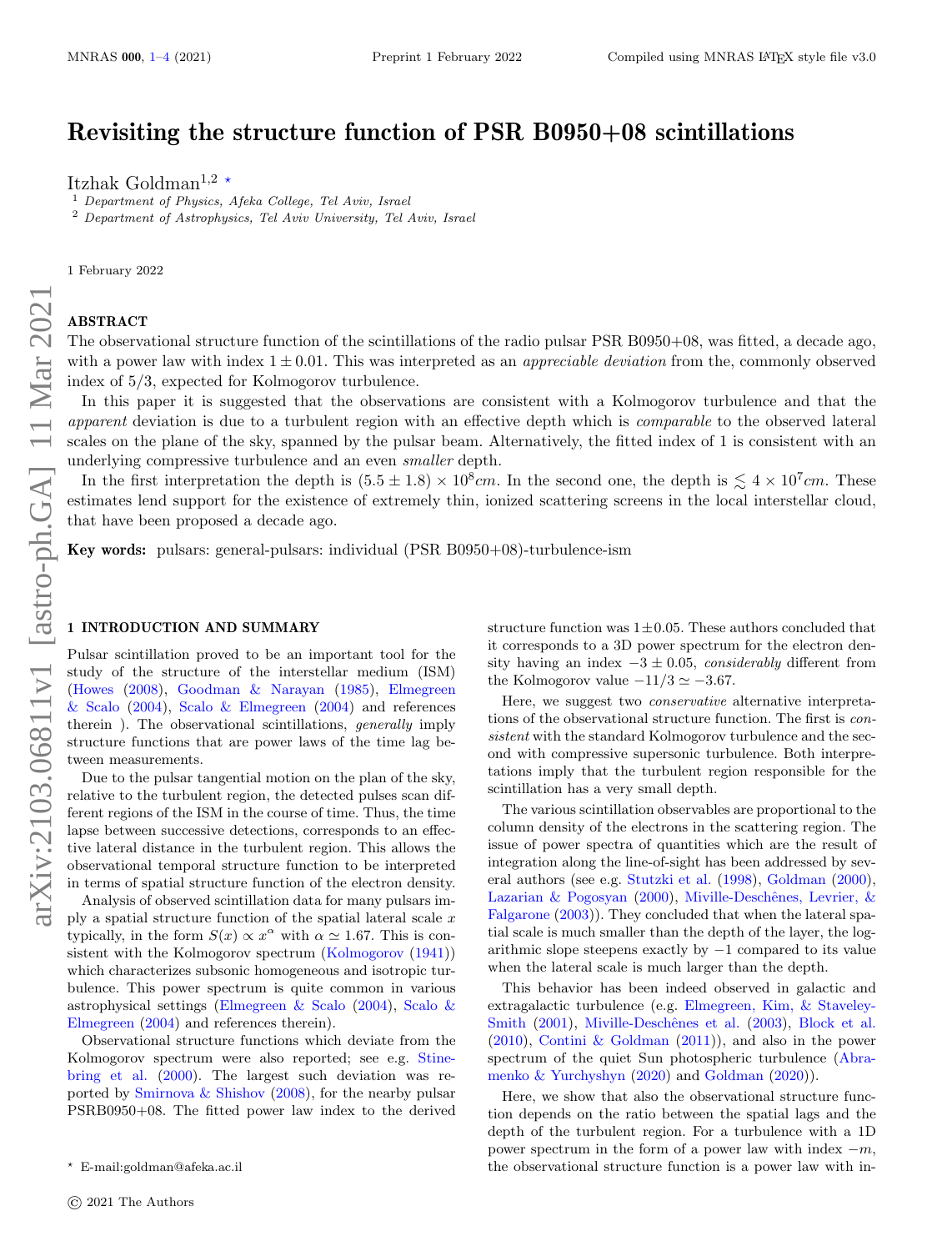$\text{dex } m-1$  for lateral lags much larger than the depth of the turbulent region. For lateral scales much smaller than this depth, the index is m.

For most pulsars, the depth is much larger than the observed spatial lags, resulting in an observed index  $\sim$  5/3, in accordance with Kolmogorov spectrum. When the depth is much smaller than the lateral scale, the corresponding logarithmic slope is  $\sim 2/3$ .

The observational power spectrum of PSR B0950+08 is consistent with Kolmogorov turbulence if the lateral scales are comparable to the depth of the turbulent scattering screen. In this case the structure function will exhibit a transition between the two asymptotic limits. It can thus be mimicked by a single power law index  $\sim 1$ .

We note that an index of 1 is expected if the turbulence is supersonic with a 1D power which is a power law with index  $m = 2$  if the depth of the turbulence region is much smaller than the smallest lateral scale.

We obtain an estimate for the depth of the ionized region responsible for the fluctuations. The depth is rather small  $(5.5 \pm 1.8) \times 10^8$ cm, for Kolmogorov turbulence and  $\lesssim 4 \times$ 10<sup>7</sup> cm for compressive supersonic turbulence.

#### 2 THE 1-D TURBULENCE STRUCTURE FUNCTION OF LINE-OF-SIGHT INTEGRATED DATA

Consider an observational fluctuating quantity  $f(t)$  (time shifts, phase shifts or intensity). Its observational structure functions is defined in terms of an ensemble average (angular brackets) which (based on the ergodic principle) is evaluated as a time average.

A plane parallel geometry is assumed, in line with the small angular scales covered during the time lags t.  $f(t)$  is proportional to the electron column density

$$
f(t,D) \propto \int_0^D n_e(t,z)dz
$$
 (1)

where D denotes the effective depth of ionized turbulent region causing the scintillations. It is termed "effective" because it is tacitly assumed in equation (1) that the depth does not depend on the lateral position.

The observational structure function is therefore

$$
S_f(t,D) \propto \int_0^D \int_0^D \left\langle \left( n_e(t+t',z) - n_e(t',z') \right)^2 \right\rangle dz dz' \quad (2)
$$

The structure function can be expressed as a function of lateral spatial lags  $x$ , related to the time lag  $t$  due to a relative tangential velocity, v between the scattering region and the line of sight:  $x = vt$ .

Thus, the observational structure function  $S_f(t, D)$ , can be regarded as a function  $S_f(x, D)$ . In this representation, it probes the turbulence in the ionized scattering screen. By definition

<span id="page-1-0"></span>
$$
S_f(x, D) \propto \int_0^D \int_0^D \left\langle \left( n_e(x + x', z) - n_e(x', z') \right)^2 \right\rangle dz dz' \quad (3)
$$

$$
\propto \int_0^D \int_0^D S_{n_e}(x, z - z') dz dz'
$$

where  $S_{n_e}(x, z - z')$  is the structure function of the electron density fluctuations. Isotropy has been assumed implying that the electron structure function depends on the relative spatial separation.

The electron fluctuations structure function is expressed by the electron density correlation function, as

<span id="page-1-1"></span>
$$
S_{n_e}(x, z - z') = 2\left(C_{n_e}(0, 0) - C_{n_e}(x, z - z')\right)
$$
 (4)

with the correlation function

$$
C_{n_e}(x, z - z') = \left\langle n_e(x + x', z)n_e(x', z') \right\rangle = \tag{5}
$$

$$
\int_{-\infty}^{\infty} \int_{-\infty}^{\infty} e^{i(k_x x + k_z(z - z'))} P_2(k_x, k_z) dk_x dk_z
$$

where  $P_2(k_x, k_y)$  is the 2-dimensional power spectrum. Therefore, the 1D correlation is

$$
C_f(x, D) = \int_0^D \int_0^D C_{n_e}(x, z - z') dz z' \tag{6}
$$

$$
\propto \int_{-\infty}^{\infty} \int_{-\infty}^{\infty} e^{ik_x x} \sin^2 \left(k_z D/2\right) \left(k_z D/2\right)^{-2} dk_x dk_z \tag{7}
$$

Using equations $(3),(4)$  $(3),(4)$  $(3),(4)$  one gets

$$
S_f(x, D) \propto \int_0^\infty \int_0^\infty \sin^2(k_x x/2) \sin^2(k_z D/2) (k_z D/2)^{-2} \quad (8)
$$
  
 
$$
P_2(k_x, k_z) dk_x dk_z
$$

For a turbulence with a 1D spectrum which is a power law with index  $-m$ , the 2D power spectrum is

$$
P_2(k_x, k_y) \propto (k_x^2 + k_z^2)^{-(m+1)/2} \quad ; \tag{9}
$$

so that

si

<span id="page-1-2"></span>
$$
S_f(x, D) = M \int_0^{\infty} \int_0^{\infty} (k_x^2 + k_z^2)^{-(m+1)/2}
$$
 (10)  

$$
n^2 (k_z D/2) (k_z D/2)^{-2} \sin^2 (k_x x/2) dk_z dk_x
$$

where  $M$  is a constant.

<span id="page-1-3"></span>Introducing the dimensionless variables

$$
\eta = k_z D/2 \qquad ; \quad \mu = k_x D/2
$$

One can express the structure function of equation [\(10\)](#page-1-2) in the form

$$
S_f(x, D) = N \int_0^\infty I(\mu) \sin^2(\mu x/D) d\mu \tag{11}
$$

<span id="page-1-4"></span>where N is a constant and  $I(\mu)$  is

$$
I(\mu) = \int_0^\infty \left(\mu^2 + \eta^2\right)^{-(m+1)/2} \frac{\sin^2 \eta}{\eta^2} d\eta
$$

Equation $(11)$  implies that the structure function argument is  $x/D$ . Also, inspection of this equation reveals that for  $x \ll$ D it is proportional to  $x^m$  while for  $x >> D$  it is proportional to  $x^{m-1}$ . The transition ratio  $x_t/D$  can be estimated as the tangent point of a power law proportional to  $x^{(m-0.5)}$ . This ratio depends on the value of m.

Fig.1 displays the structure function for Kolmogorov turbulence  $(m = 5/3)$ in arbitrary units, as a function of the dimensionless ratio  $x/D$ . One clearly sees the asymptotic behaviors with logarithmic slopes of 2/3 and 5/3. The transition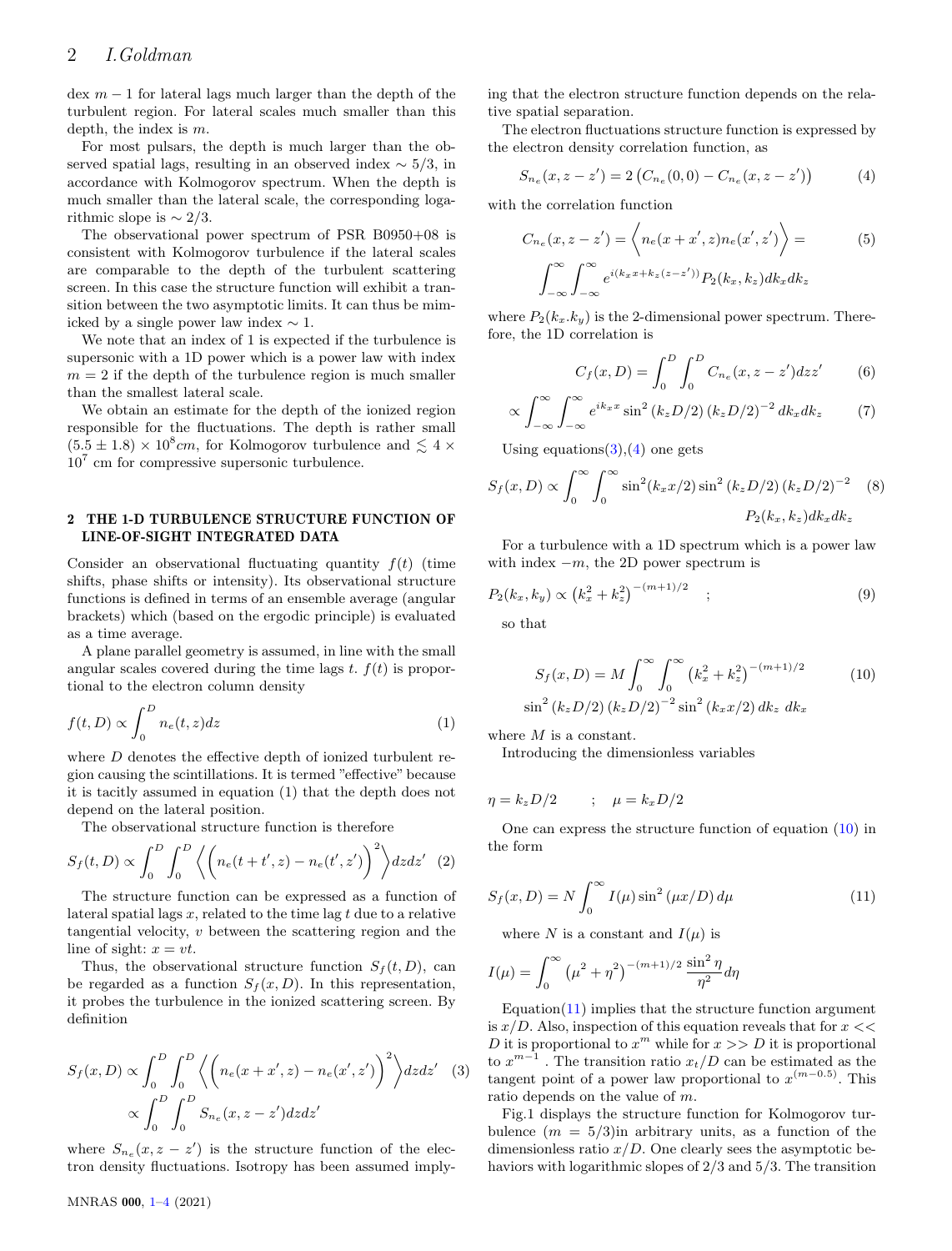

Figure 1. Blue line:The structure function for a Kolmogorov turbulence, in arbitrary units, as function of  $x/D$ . Shown also two asymptotes to the structure function. Orange line: limit  $x \ll D$ the power law index is  $5/3$ . Green line: in the limit  $x \gg D$  the power law index is 2/3. Red line: a tangent to the structure function with logarithmic slope of 7/6, used to define the transition lag.

value  $x_t/D$  is defines as the tangent point of a power law logarithmic slope of 7/6. The value obtained is  $x_t/D = 0.55$  so that

$$
D = 1.82 x_t \tag{12}
$$

where  $x_t$  is the transition scale in the *observational* structure function.

## 3 APPLICATION TO THE OBSERVATIONAL STRUCTURE FUNCTION OF PSR B0950+08

Let us apply the results of the previous section to the observational structure function of PSR B0950+08. Fig. 2 displays the observational structure function of PSR B0950+08 adopted from Fig. 6 of Shishov and Smirnova (2008). The spatial lateral lag x was obtained with  $v = 36.6 \text{km/s}$  employed there. The blue thick curve is the best fit of the structure function of Fig. 1 to the data. From the fit we obtain  $x_t = (3 \pm 1) \times 10^8$  cm. Therefore, using equation [\(12\)](#page-1-4) one gets

$$
D = (5.5 \pm 1.8) \times 10^8 cm \tag{13}
$$

Finally, we display in Fig. 3 the original fit to a power law with index 1 and the present fit. On the basis of the goodness of the fit, measured by least squares method, the two are on the same level. In the next section, we suggest that the fit to a power law with index 1 can be ascribed to a compressive turbulence with 1D power spectrum for which  $m = 2$ .

## <span id="page-2-0"></span>4 DISCUSSION

We analyzed the structure function of an observable which is the result of integration along the line of sight. It has been shown that for a 3D turbulence spectrum which is a power low of the wavenumber with index  $-(m+2)$  the 1D structure function exhibits two asymptotic behaviors. For spatial lags much larger than the depth of the turbulent layer it is a power law with index  $m - 1$ , while for lags much smaller than the depth, the index is m. Thus, an observed power



Figure 2. The best fit of the structure function to the observational values. The asymtotes are shown. From the graph one obtains  $x_t =$  $(3 \pm 1) \times 10^8$  cm, implying  $D = 5.5 \pm 1.8 \times 10^8$  cm.



Figure 3. it Dots: observational values from Shishov and Smirnova (2008). Blue curve: the best fit spectrum - a depth of  $5.5 \times 10^8$  cm. Orange line: a power law with index 1

law with index  $\sim 5/3$  is indicative of Kolmogorov turbulence case where the largest spatial lags are smaller than the depth. This is indeed, the common situation. Nevertheless, a two slope structure function was actually observed for PSR06531 [\(Stinebring et al.](#page-3-5) [2000\)](#page-3-5) but was not interpreted in the way proposed here.

For the specific case of PSR B0950+08, the observations are consistent with the Kolmogorov spectrum provided that the spatial lags and the depth are comparable in size. Specifically in the present case the depth was estimated to be  $D = (5.5 \pm 1)$  $(1.8) \times 10^8$  cm  $(v/36.6km s^{-1})$  where v denotes the relative tangential velocity between the line of sight and the turbulent region.

Alternatively, a logarithmic slope of 1 can fit a compressive supersonic turbulence for which  $m = 2$ , if the smallest observational spatial lags are much larger than the depth of the turbulent layer. In this case , an even smaller depth is implied:  $D \lesssim 4 \times 10^7$  cm.

Compressive supersonic turbulence characterized by a 1D power spectrum with index  $m = 2$  has been observed in molecular clouds (e.g. [Larson](#page-3-17) [\(1981\)](#page-3-17), [Dame et al.](#page-3-18) [\(1986\)](#page-3-18), [Falgarone, Puget, & Perault](#page-3-19) [\(1992\)](#page-3-19) ), in HII spectra of star forming regions (Roy  $\&$  Joncas [\(1985\)](#page-3-20)) in HI emission ( [Green](#page-3-21) [\(1993\)](#page-3-21), [Stanimirovic et al.](#page-3-22) [\(1999\)](#page-3-22)) in a shocked nebula near the Galactic center [\(Contini & Goldman](#page-3-14) [2011\)](#page-3-14) and in